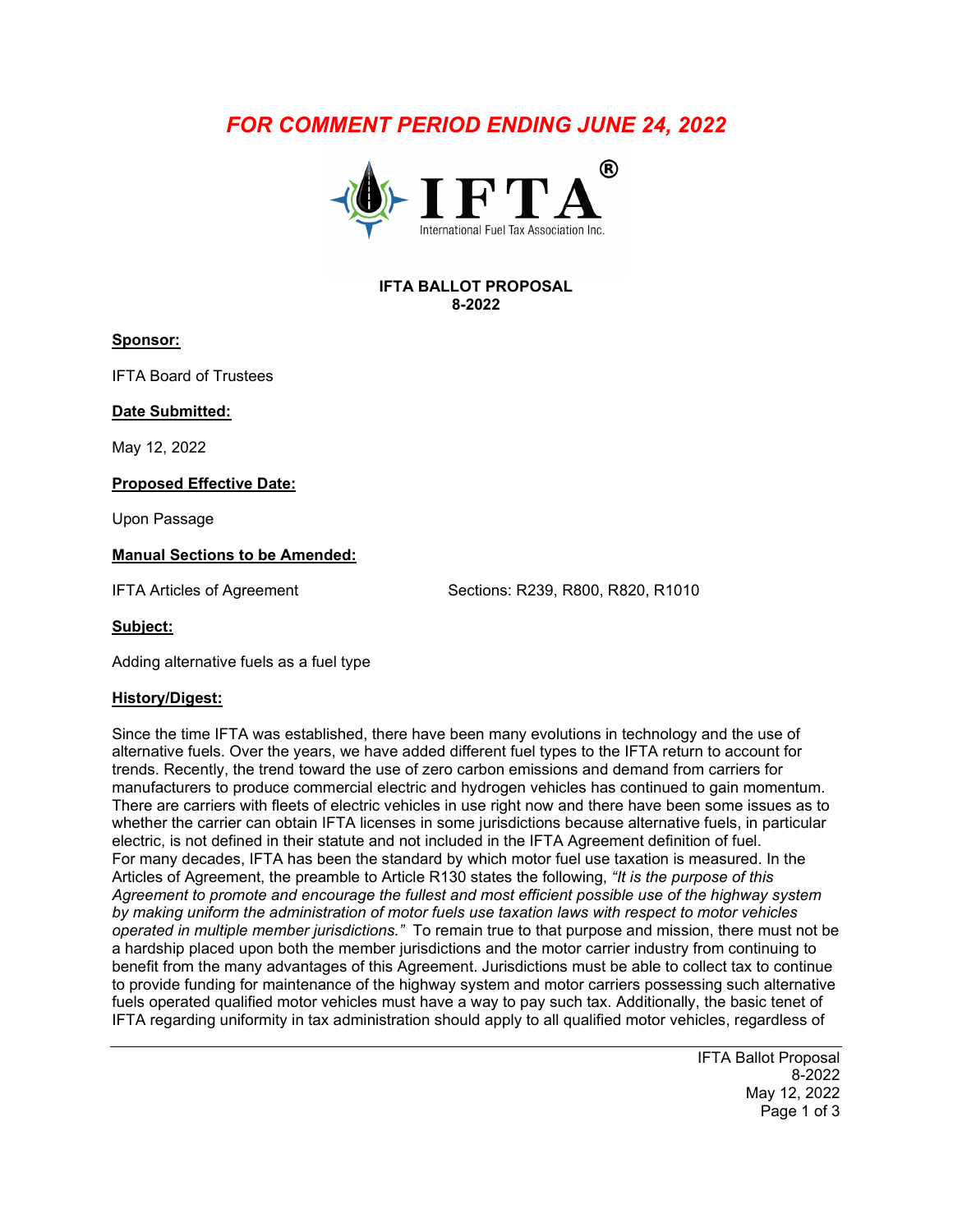method of propulsion. This ballot proposal achieves that goal and provides for the continuance of this Agreement's purpose as new technologies continue to emerge and evolve.

Including "Alternative fuels", as defined by the U.S. Department of Energy, in the IFTA Agreement definition of fuels, will account for the various emerging use of these types of alternative energy in commercial vehicles and allow industry and jurisdictions to have clarification that qualified motor vehicles whether they use traditional fossil fuel or alternative fuels, should be registered for IFTA. It will be up to each jurisdiction to establish a tax rate or exempt certain types of alternative fuel vehicles. Also, by adding wording that any other type of means of propulsion is also included in the definition of fuels, we can position IFTA for the future as new emerging technologies are implemented.

# **Intent:**

The intent of this ballot is to add alternative fuels, as defined by the U.S. Department of Energy, and to add that any other type of energy used to propel a vehicle, to the definition of fuel within the IFTA agreement so that electric, hydrogen and other types of alternative energy vehicles can be registered for IFTA.